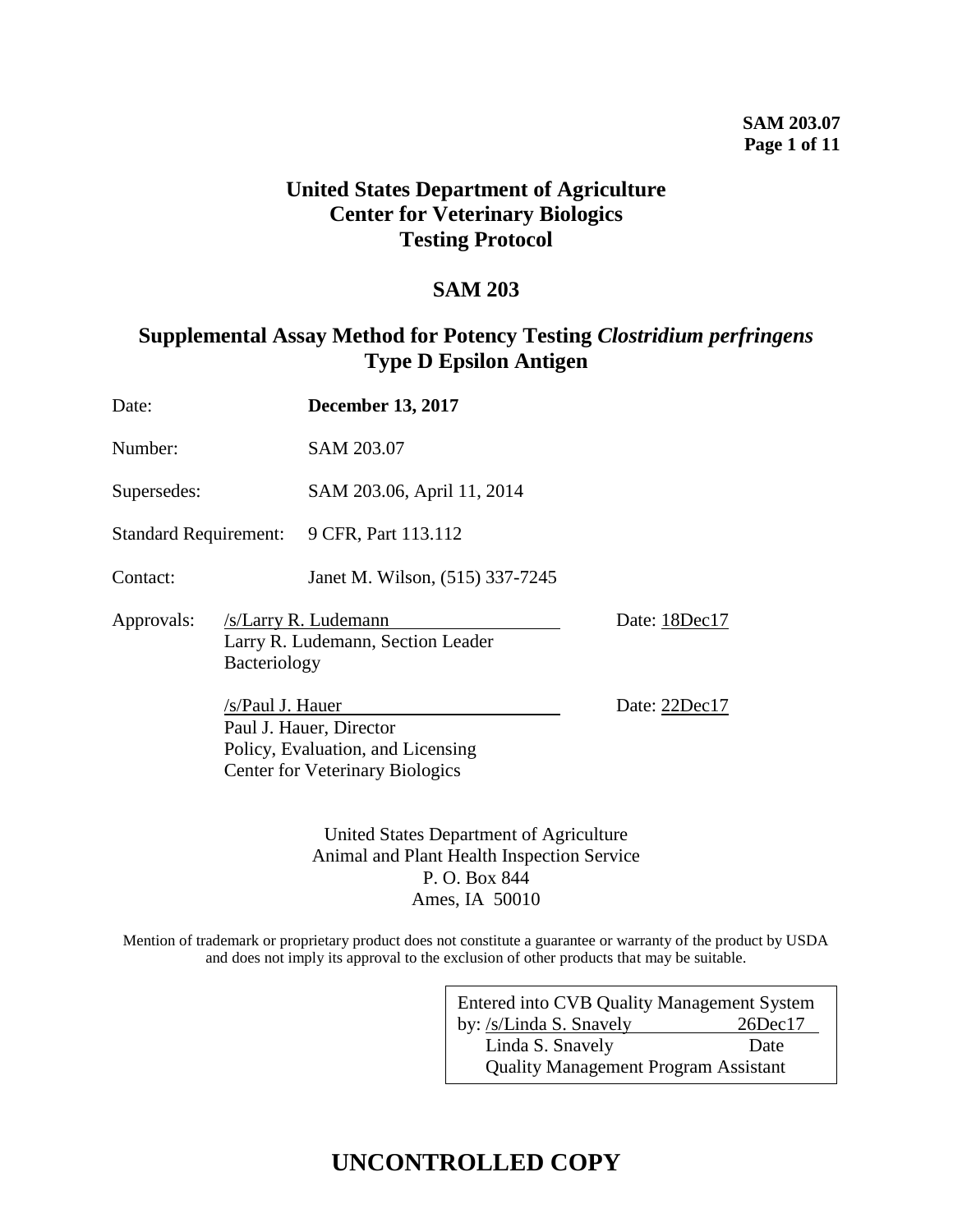### **Table of Contents**

- **1. Introduction**
- **2. Materials**
	- **2.1 Equipment**
	- **2.2 Reagents/supplies**
	- **2.3 Test animals**
- **3. Preparation for the Test**
	- **3.1 Personnel qualifications/training**
	- **3.2 Preparation of equipment and supplies**
	- **3.3 Preparation of reagents**
- **4. Performance of the Test**
	- **4.1 Vaccination of rabbits**
	- **4.2 Collection and preparation of rabbit serum**
	- **4.3 Preparation of serum pools**
	- **4.4 Toxin neutralization**
	- **4.5 Inoculation of mice**
- **5. Interpretation of Test Results**
	- **5.1 Criteria for a valid test**
	- **5.2 Interpretation of test results**
- **6. Report of Test Results**
- **7. References**
- **8. Summary of Revisions**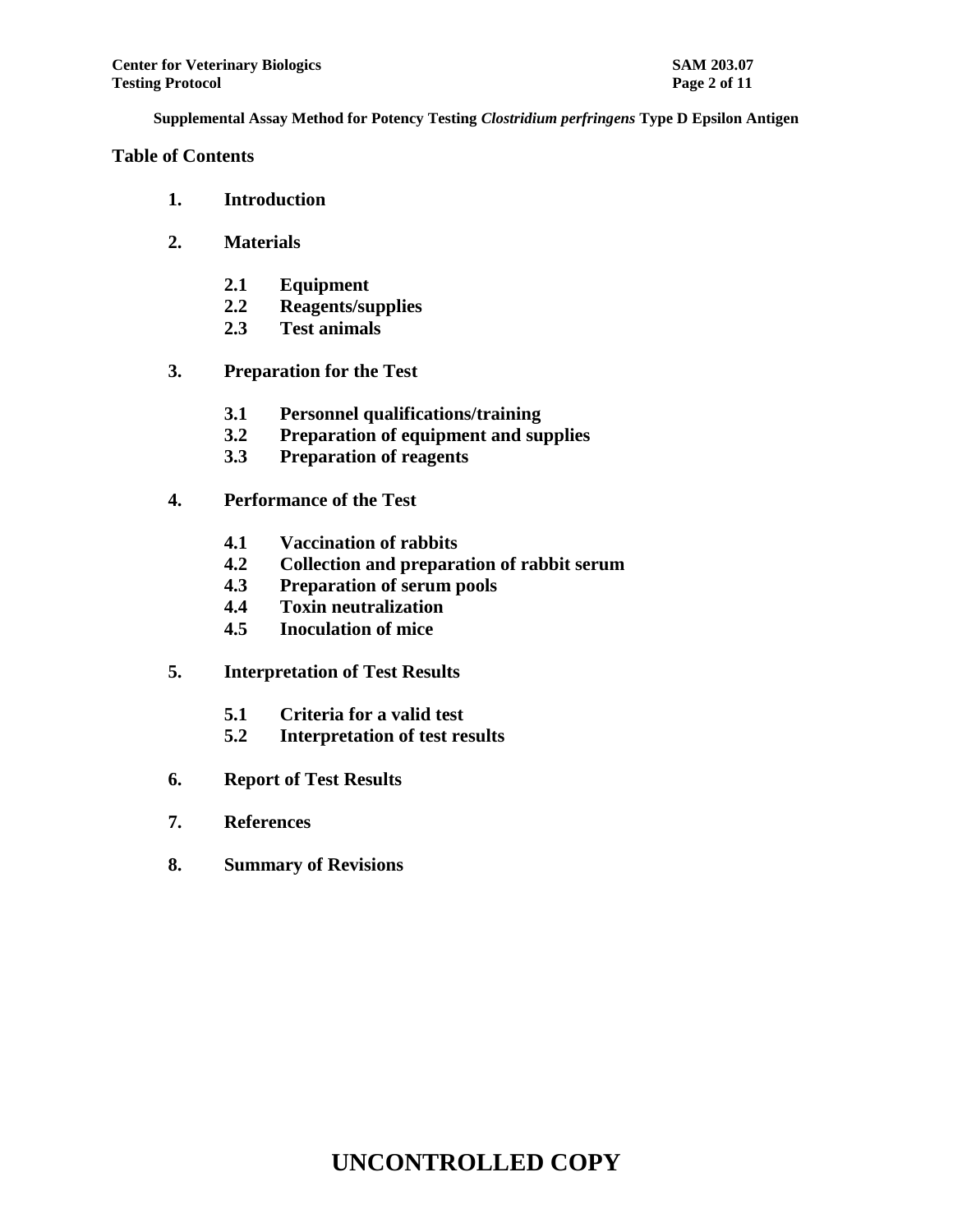#### **1. Introduction**

This Supplemental Assay Method (SAM) describes the method used to determine whether biological products containing *Clostridium perfringens* type D epsilon antigen can stimulate the production of satisfactory immunity as prescribed by title 9, *Code of Federal Regulations* (9 CFR), part 113.112. For products that require 2 vaccinations, rabbits are vaccinated twice 20 to 23 days apart and bled 14 to 17 days following the second vaccination. For products that require a single vaccination, rabbits are vaccinated and bled 34 to 40 days later. The serum is titrated by a toxin-antitoxin neutralization test using mice as an indicator.

## **2. Materials**

## **2.1 Equipment**

Equivalent equipment may be substituted for any brand name listed below.

- **2.1.1** Mixer, vortex-type
- **2.1.2** Centrifuge
- **2.1.3** Autoclave
- **2.1.4** Freezers, -20°C and -70°C
- **2.1.5** Refrigerator, 2°- 7°C
- **2.1.6** Micropipettes, 100-µL and 1000-µL

### **2.2 Reagents/supplies**

Equivalent reagents or supplies may be substituted for any brand name listed below.

- **2.2.1** *C. perfringens* type D epsilon antitoxin, IRP 249
- **2.2.2** *C. perfringens* type D epsilon toxin, IRP 632
- **2.2.3** Peptone diluent
- **2.2.4** Screw-top Erlenmeyer flask, 500-mL, with cap
- **2.2.5** Syringes, needle-locking, 1-cc, 10-cc, or 30-cc
- **2.2.6** Needles, 25- to 27-gauge x 1/2- to 1 1/4-inch, 20-gauge x 1-inch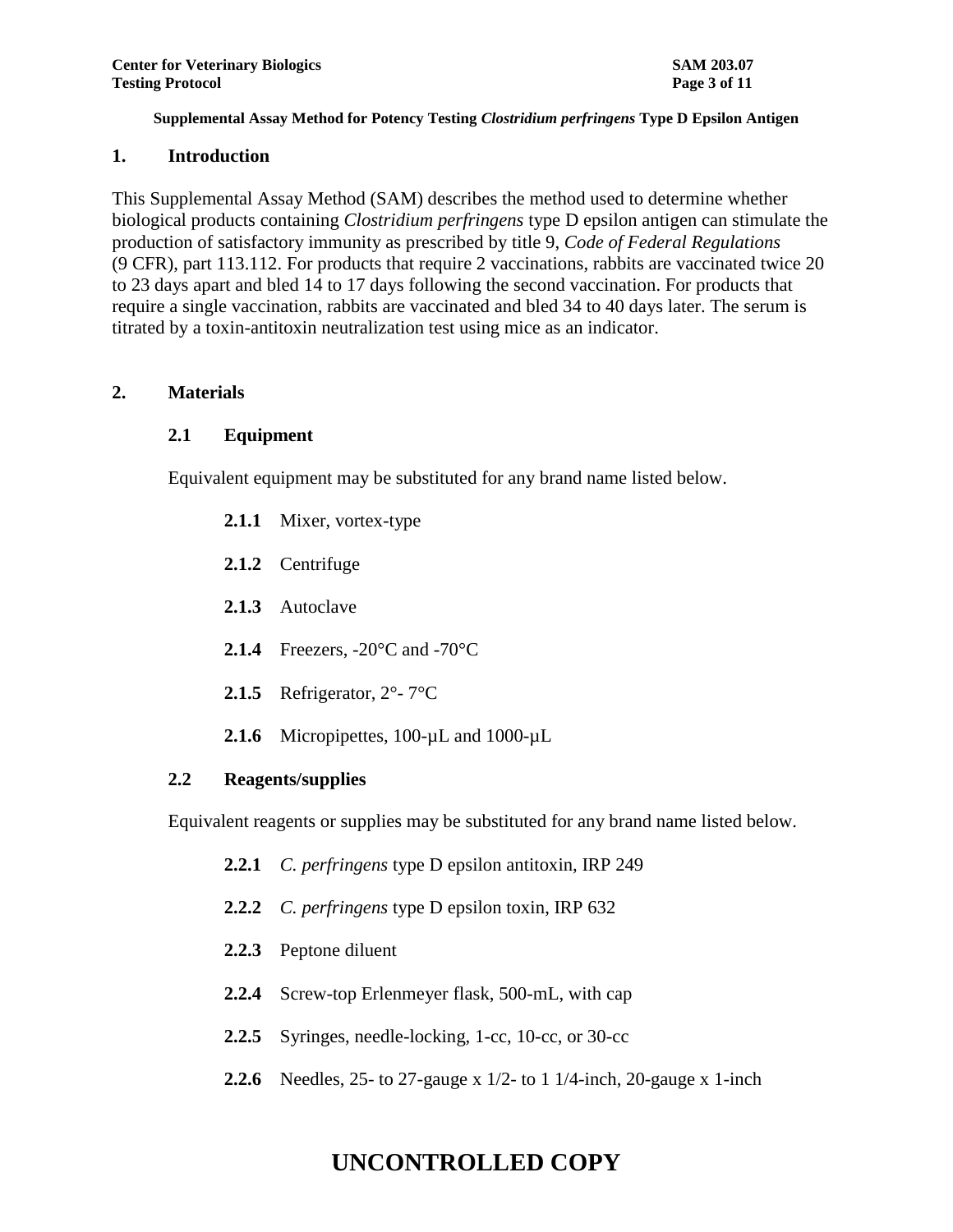- **2.2.7** Vacutainer® needles, 20-gauge x 1 1/2-inch
- **2.2.8** Serum separation tubes, 12.5-mL
- **2.2.9** Pipettes, 5-mL, 10-mL, 25-mL
- **2.2.10** Tips for micropipettes
- **2.2.11** Ketamine hydrochloride, 100 mg/mL solution
- **2.2.12** Xylazine, 20 mg/mL solution
- **2.2.13** Water, distilled or deionized, or water of equivalent purity
- **2.2.14** Glass dilution bottles, 160-mL
- **2.2.15** Glass screw-cap tubes, 13 x 100-mm
- **2.2.16** Polystyrene snap-top tubes, 17 x 100-mm with caps
- **2.2.17** Polystyrene screw-cap tubes, 17 x 120-mm
- **2.2.18** Polypropylene conical screw-cap tubes, 50-mL

#### **2.3 Test animals**

**2.3.1** New Zealand White rabbits, non-pregnant females, 4-8 lb (Eight rabbits are required per serial to be tested.)

**2.3.2** White Swiss non-pregnant female mice, 16-20 g (Five mice are required for each toxin-antitoxin mixture.)

#### **3. Preparation for the Test**

#### **3.1 Personnel qualifications/training**

Technical personnel need a working knowledge of the use of general laboratory chemicals, equipment, and glassware and must have specific training and experience in the safe handling of clostridial toxins. Personnel must have specific training in the care and handling of laboratory rabbits and mice.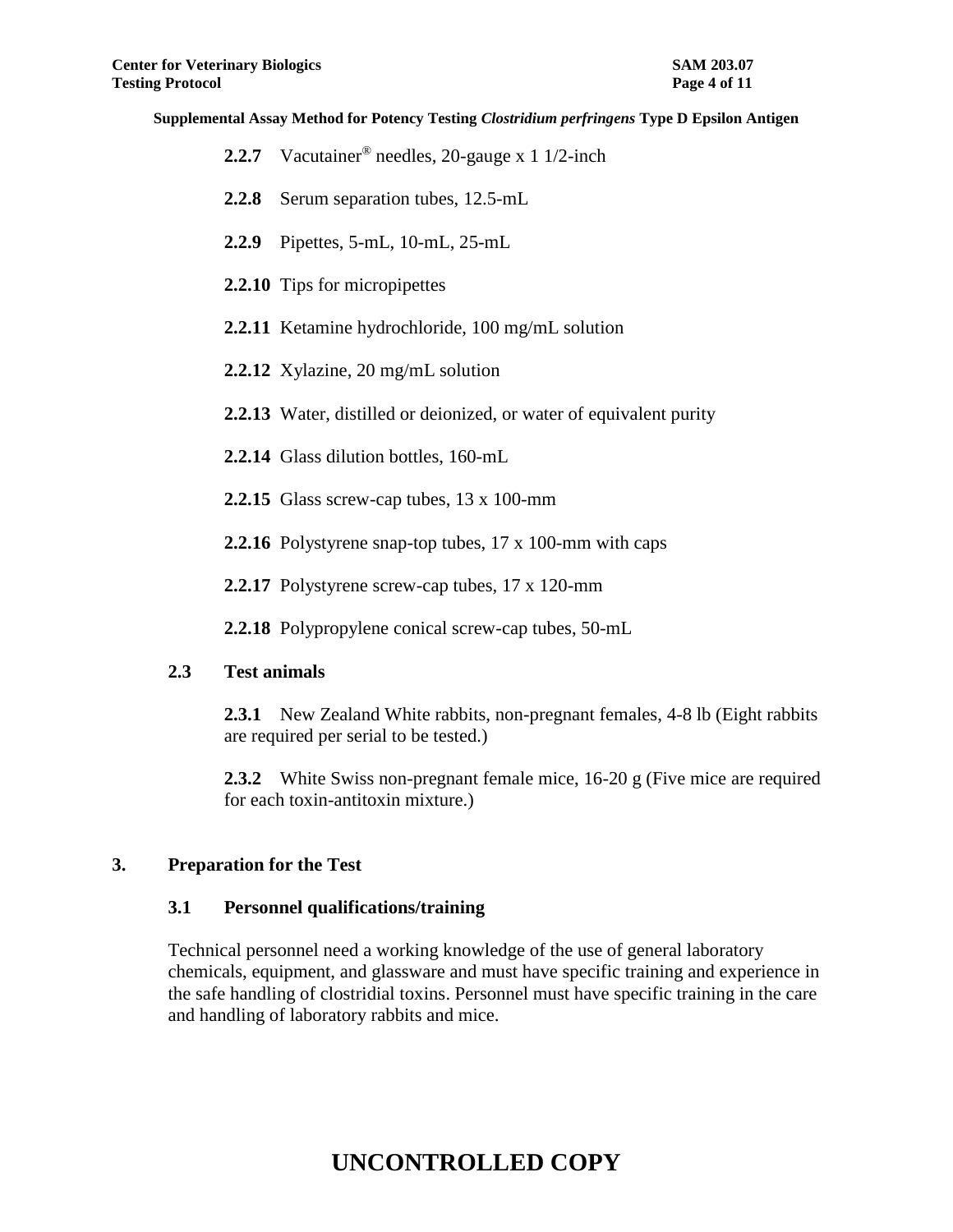#### **3.2 Preparation of equipment and supplies**

- **3.2.1** Sterilize all glassware before use.
- **3.2.2** Use only sterile supplies (pipettes, syringes, needles, etc.)
- **3.2.3** Operate all equipment according to the manufacturers' instructions.

### **3.3 Preparation of reagents**

**3.3.1** Peptone diluent

| Peptone (Difco)     |          |
|---------------------|----------|
| NaCl, reagent grade |          |
| Water q.s. to       | $800$ mL |

Dissolve peptone and sodium chloride in water. Adjust pH to 7.2 with 1N sodium hydroxide. Fill a 500-mL Erlenmeyer flask no more than 3/4 full with diluent. Autoclave with caps loosened at  $\geq 121^{\circ}$ C for 25 to 30 minutes following manufacturer's recommendations. Cool flasks and tighten caps. Store at 2°- 7°C for up to 3 months.

### **3.3.2** Preparation of *C. perfringens* type D standard epsilon antitoxin

**1.** *C. perfringens* type D epsilon antitoxin, IRP 249, contains 50 antitoxin units per mL (AU/mL) and has been standardized against the World Health Organization *C. perfringens* (*C. welchii*) type D international antitoxin. Each vial contains 3.4 mL of antitoxin.

**2.** Prepare a dilution of antitoxin that contains 1.0 AU epsilon antitoxin per mL by adding 2.0 mL of IRP 249 to 98.0 mL of peptone diluent in a 160-mL glass dilution bottle. Dispense the diluted antitoxin in 2.5 mL amounts in 13 x 100-mm screw-cap tubes and store at  $-70^{\circ} \pm 5^{\circ}$ C until used. For the purpose of this test, the 1.0 AU/mL dilution of antitoxin is referred to as the standard epsilon antitoxin.

### **3.3.3** Preparation of *C. perfringens* type D epsilon toxin

Prepare a 1:10 dilution of *C. perfringens* type D epsilon toxin by adding 0.5 mL of IRP 632 to 4.5 mL of peptone diluent in a screw-cap tube. Dispense diluted toxin in 1.5 mL amounts in 13 x 100-mm screw-cap tubes. IRP 632, diluted 1:10, is stable when stored at -60°C or lower.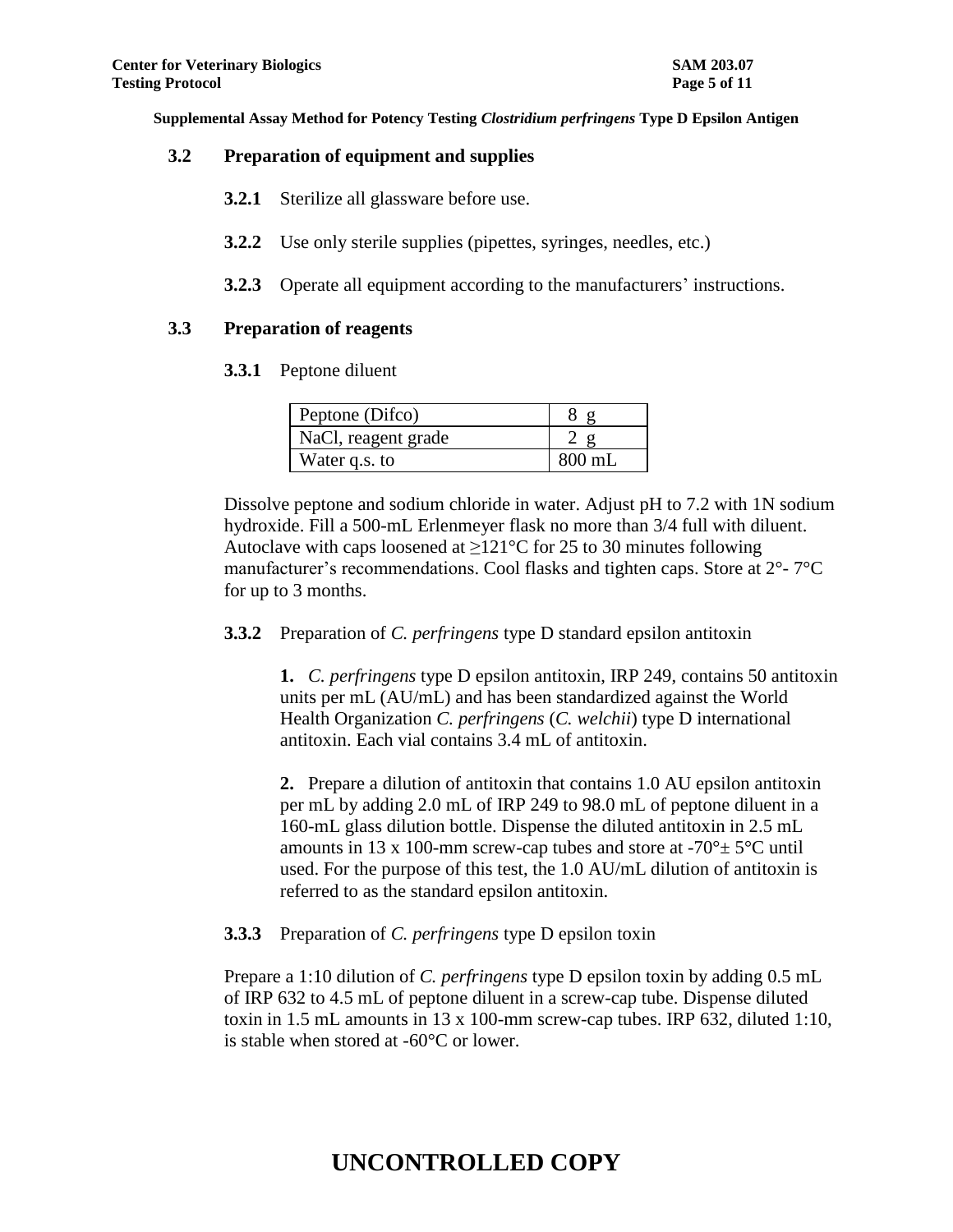#### **4. Performance of the Test**

#### **4.1 Vaccination of rabbits**

**4.1.1** Thoroughly shake each bottle of product and wipe the top with alcohol before filling the syringe.

**4.1.2** Vaccinate each rabbit subcutaneously in the shoulder region with half of the largest recommended dose for any species indicated on the product label. Use 10-, 20-, or 30-cc syringes fitted with 20-gauge x 1-inch needles to vaccinate the rabbits.

**4.1.3** For products that require 2 vaccinations, give the second vaccination 20 to 23 days after the first.

### **4.2 Collection and preparation of rabbit serum**

**4.2.1** Collect blood from the test rabbits 34 to 40 days after vaccination (or 14 to 17 days after the second vaccination for products that require 2 vaccinations).

**4.2.2** Anesthetize rabbits for bleeding with a mixture of 1.32 mg/kg of xylazine and 8.8 mg/kg of ketamine hydrochloride. Give the anesthetic mixture by intramuscular injection.

**4.2.3** Use a 12.5-mL serum separation tube fitted with a 20-gauge x 1 1/2-inch Vacutainer® needle to collect blood from the heart. Collect approximately 12.5 mL blood from each rabbit. Gently invert tubes 5 times. Let the tubes of blood sit at 22°- 26°C (room temperature) for 30 to 60 minutes.

**4.2.4** Centrifuge blood at 1000 x g for 10 to 20 minutes at room temperature.

### **4.3 Preparation of serum pools**

**4.3.1** Prepare a pooled sample using an equal volume of serum from at least 7 rabbits per vaccinated group (provided that, if more than 7 rabbits are bled per vaccinated group, then equal volumes from each rabbit are used for the serum pool). If less than 7 rabbits are bled, the test is invalid and should be repeated.

**4.3.2** The pooled sample may be held at  $2^{\circ}$ - 7<sup>o</sup>C for up to 7 days. If testing will not be completed within 7 days, store the pooled sample at -20°C or lower.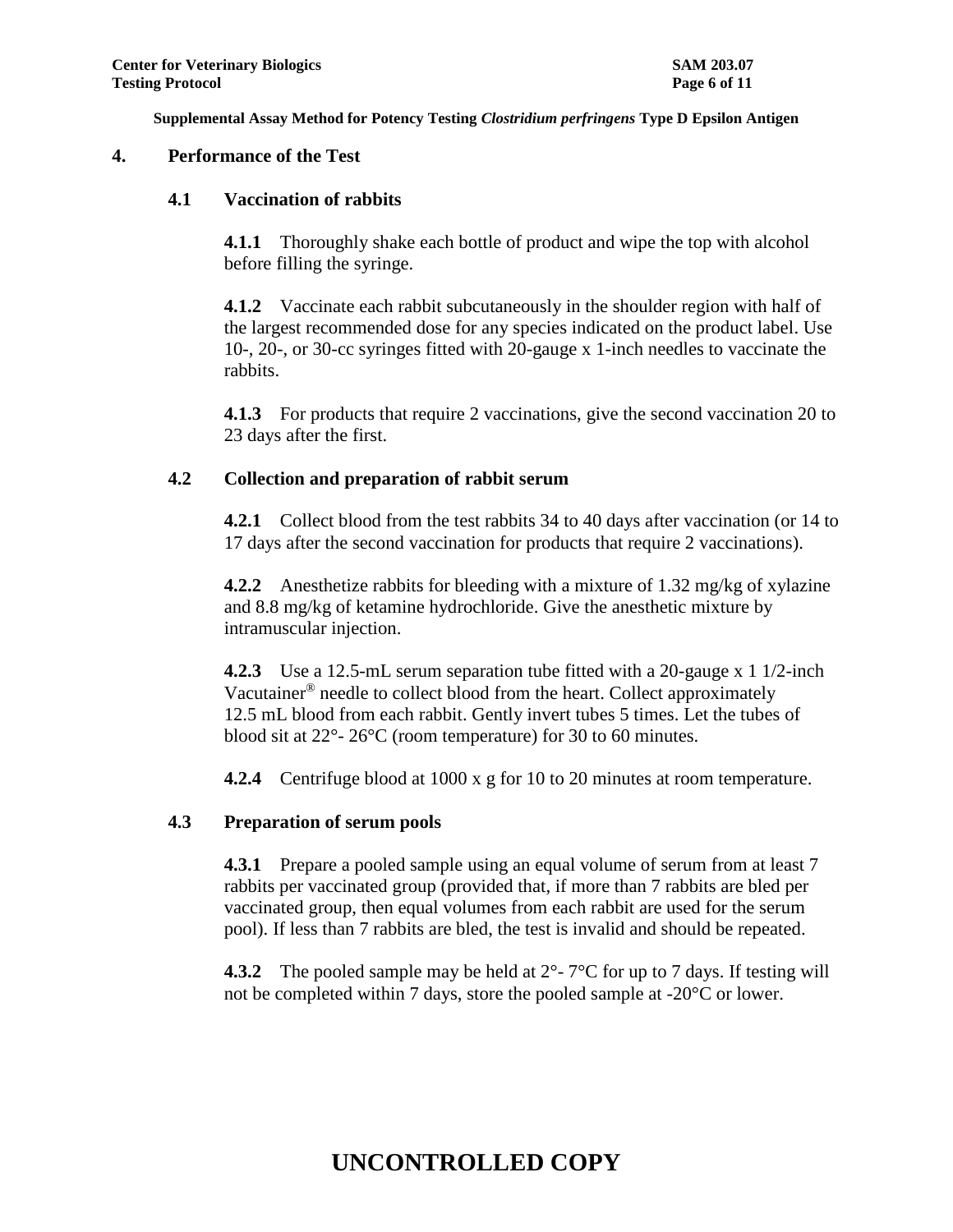**4.3.3** To test for 2 AU/mL of antitoxin, use 1.0 mL pooled serum diluted with 1.0 mL peptone diluent.

**4.3.4** To test for 3 AU/mL of antitoxin, use 1.0 mL pooled serum diluted with 2.0 mL peptone diluent.

#### **4.4 Toxin neutralization**

**4.4.1** Preparation of standard epsilon toxin

**1.** Further dilute the toxin prepared in **Section 3.3.3** to 1:150 by adding 1.0 mL of diluted (1:10) toxin to 14.0 mL of peptone diluent in a 17 x 100-mm snap-top tube. For the purpose of this test, the 1:150 dilution of IRP 632 is referred to as the standard epsilon toxin.

**2.** A volume of 0.6 mL standard epsilon toxin and 0.4 mL peptone diluent represents  $10 L<sub>o</sub>$  doses. A volume of 0.8 mL standard epsilon toxin and  $0.2$  mL peptone diluent represents  $10$  L<sub>+</sub> doses.

**3.** For the purposes of this SAM, 10 L<sup>o</sup> dose is defined as the greatest amount of toxin that, when mixed with 1.0 AU, results in 100% survival of all mice inoculated intravenously (IV) with 0.2 mL of this mixture. The  $10 L_{\pm}$  dose is defined as the least amount of toxin that, when mixed with 1.0 AU, results in the death of 80% -100% of all mice inoculated IV with 0.2 mL of this mixture.

**4.** Mix a sufficient volume of standard epsilon toxin and peptone diluent  $(0.6 \text{ mL of standard epsilon})$  toxin and 0.4 mL of peptone diluent (10 L<sub>o</sub> doses) in a 17 x 120-mm conical tube for each serum pool and the L<sup>o</sup> control).

**4.4.2** Preparation of standard epsilon antitoxin

Thaw *C. perfringens* type D epsilon antitoxin, IRP 249 previously diluted 1:50 (see **Section 3.3.2**). This dilution contains 1 AU/mL and is referred to as the standard epsilon antitoxin.

**4.4.3** Product and standard epsilon toxin

**1.** Add 1 mL of each of the serum dilutions (see **Section 4.3**) to 1 mL of this standard epsilon toxin-peptone diluent mixture (see **Section 4.4.1(4)**) in 17 x 100-mm snap-top tubes. Mix each tube well using a vortex-type mixer.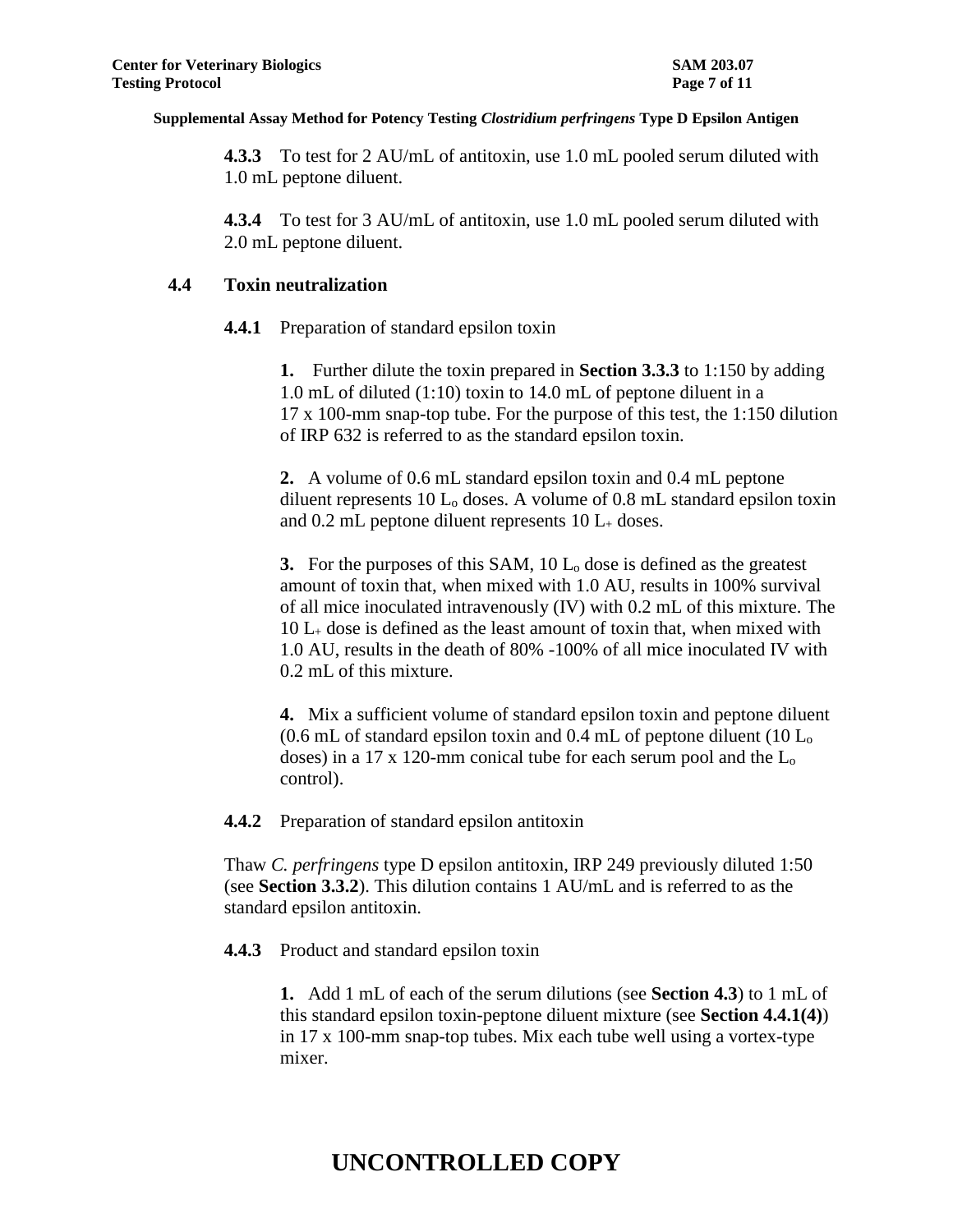- **2.** Let the mixtures sit at 22°- 26°C (room temperature) for 1 hour.
- **3.** Place tubes in ice.
- **4.4.4** Standard epsilon toxin and antitoxin controls

**1.** Add 1.0 mL of standard epsilon antitoxin containing 1.0 AU/mL (see **Section 4.4.2**) to 1 mL of the standard epsilon toxin-peptone diluent (10 L<sup>o</sup> doses) mixture (see **Section 4.4.1(4)**) in a 17 x 100-mm snap-top tube. Mix well with a vortex-type mixer.

**2.** Add 1.0 mL of standard epsilon antitoxin containing 1.0 AU/mL (see **Section 4.4.2**) to a mixture containing 0.2 mL of peptone diluent and 0.8 mL of standard epsilon toxin (10  $L_{+}$  doses) in a 17 x 100-mm snap-top tube. Mix well with a vortex-type mixer.

- **3.** Let the mixtures stand at 22°- 26°C (room temperature) for 1 hour.
- **4.** Place tubes in ice.

#### **4.5 Inoculation of mice**

**4.5.1** Inject 0.2 mL of each standard epsilon toxin-product antitoxin mixture into each of 5 mice.

**4.5.2** Inject 0.2 mL of each standard epsilon toxin-standard epsilon antitoxin mixture into each of 5 mice.

**4.5.3** Inoculate all mice into a lateral tail vein. Use 1-cc syringes fitted with 25 to 27-gauge x  $1/2$ - to 1 1/4-inch needles.

**4.5.4** Always inoculate the mice receiving the standard epsilon toxin-standard epsilon antitoxin mixtures (controls) **last**.

**4.5.5** Mouse inoculations should be completed within 1 hour of placing the toxin-antitoxin mixtures in the ice.

**4.5.6** The test is concluded 24 hours after the mice are inoculated.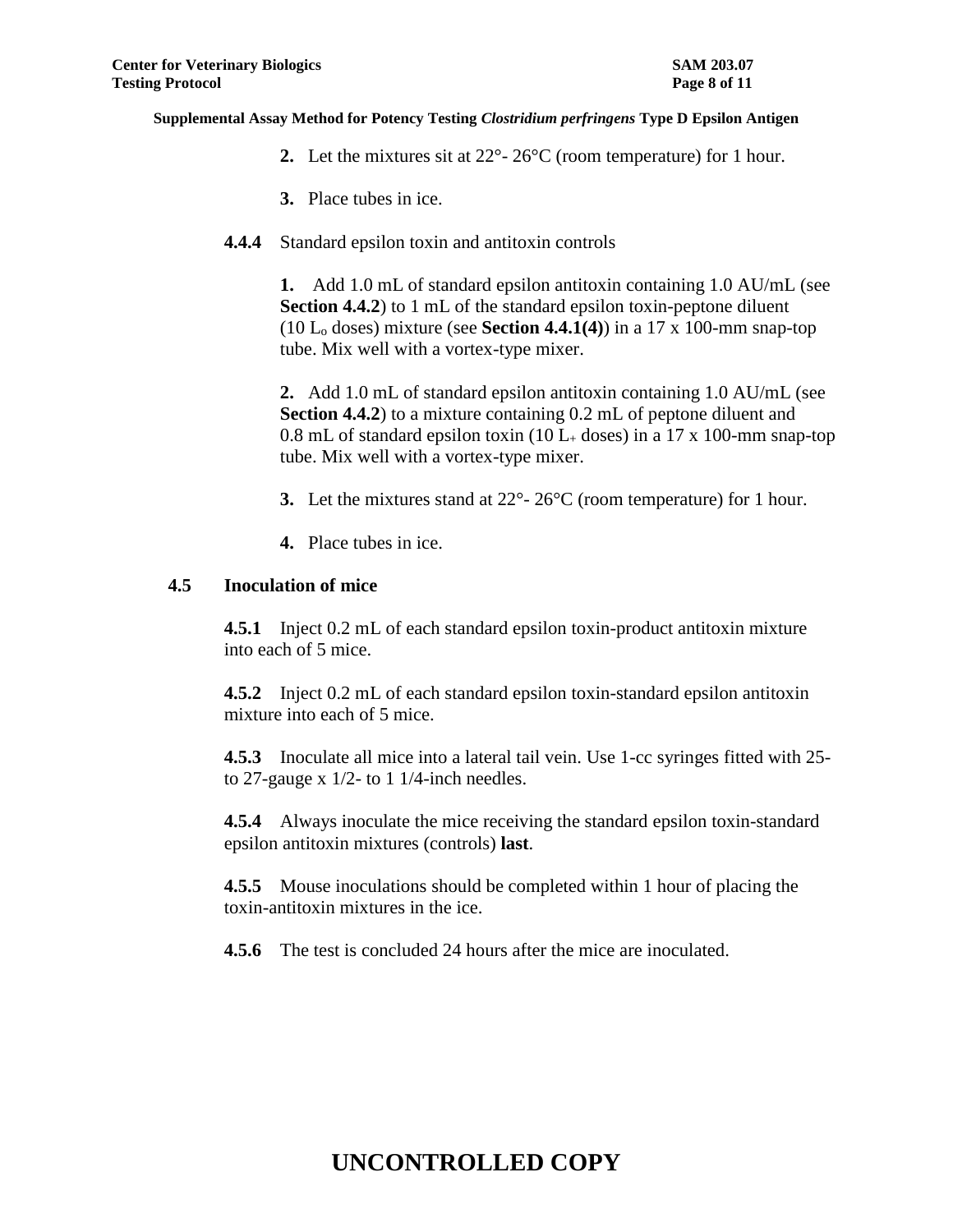#### **5. Interpretation of Test Results**

#### **5.1 Criteria for a valid test**

**5.1.1** All 5 mice inoculated with the standard  $10 L_0/1.0$  AU control mixture must survive.

**5.1.2** At least 4 of the 5 mice inoculated with the standard 10 L+/1.0 AU control mixture must die.

**Note: Moribund animals exhibiting clinical signs consistent with the expected disease pathogenesis that are unable to rise or move under their own power may be humanely euthanized and considered as deaths as outlined in 9 CFR 117.4.**

### **5.2 Interpretation of test results**

**5.2.1** If 5 of the 5 mice inoculated with the 1:2 diluted pooled serum-standard epsilon toxin mixture survive, the serum contains at least 2 AU/mL of *C. perfringens* epsilon antitoxin, and the product is satisfactory.

**5.2.2** If 5 of the 5 mice inoculated with the 1:3 diluted pooled serum-standard epsilon toxin mixture survive, the serum contains at least 3 AU/mL of *C. perfringens* epsilon antitoxin, and the product is satisfactory.

**5.2.3** The product is considered unsatisfactory if the serum pool from at least 7 rabbits contains less than 2 epsilon AU/mL. (If any mice inoculated with the 1:2 serum dilution and 10 L<sup>o</sup> doses of standard epsilon toxin die, the product is considered to contain less than 2 AU/mL.)

### **6. Report of Test Results**

Report results of the test(s) as described by standard Section operating procedures.

### **7. References**

**7.1** Title 9, *Code of Federal Regulations*, part 113.112, U.S. Government Printing Office, Washington, DC.

**7.2** History of toxin: *C. perfringens* type D epsilon culture CN3688, used to produce IRP 632, was obtained from Coopers Animal Health, Inc., 1201 Douglas Avenue, Kansas City, Kansas 66103-1438, on January 5, 1976. The number of passages is unknown.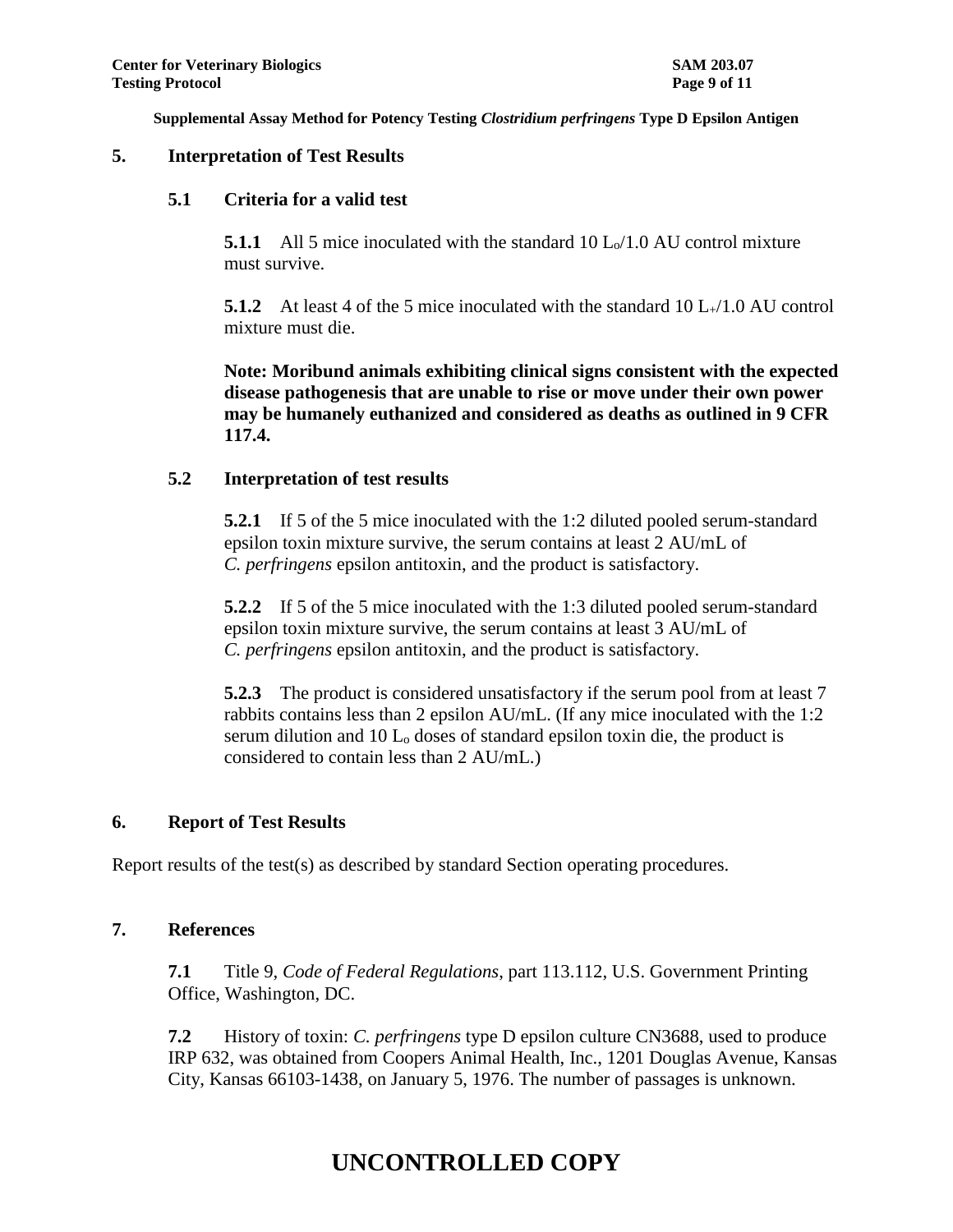**7.3** History of antitoxin: *C. perfringens* type D epsilon antitoxin (IRP 249) was produced in 1981 at the Center for Veterinary Biologics (CVB) (then part of the National Veterinary Services Laboratories (NVSL)), Ames, Iowa. The antitoxin is of equine origin.

### **8. Summary of Revisions**

### **Version .07**

- Toxin lot IRP 632 replaces IRP 450 throughout the document.
- The Director was updated on the cover page.

### **Version .06**

- The Bacteriology Section Leader was updated.
- Minor word changes for clarification of procedures.

#### **Version .05**

• The Contact information has been updated.

### **Version .04**

One of this document's signatories has been changed due to personnel changes.

### **Version .03**

This document was revised to clarify the practices currently in use at the Center for Veterinary Biologics and to provide additional detail. While no significant changes were made that impact the outcome of the test, the following changes were made to the document:

- Humane endpoint language has been added.
- Dilution/holding vessel sizes have been added for clarification.
- The contact person has been changed to Janet M. Wilson.